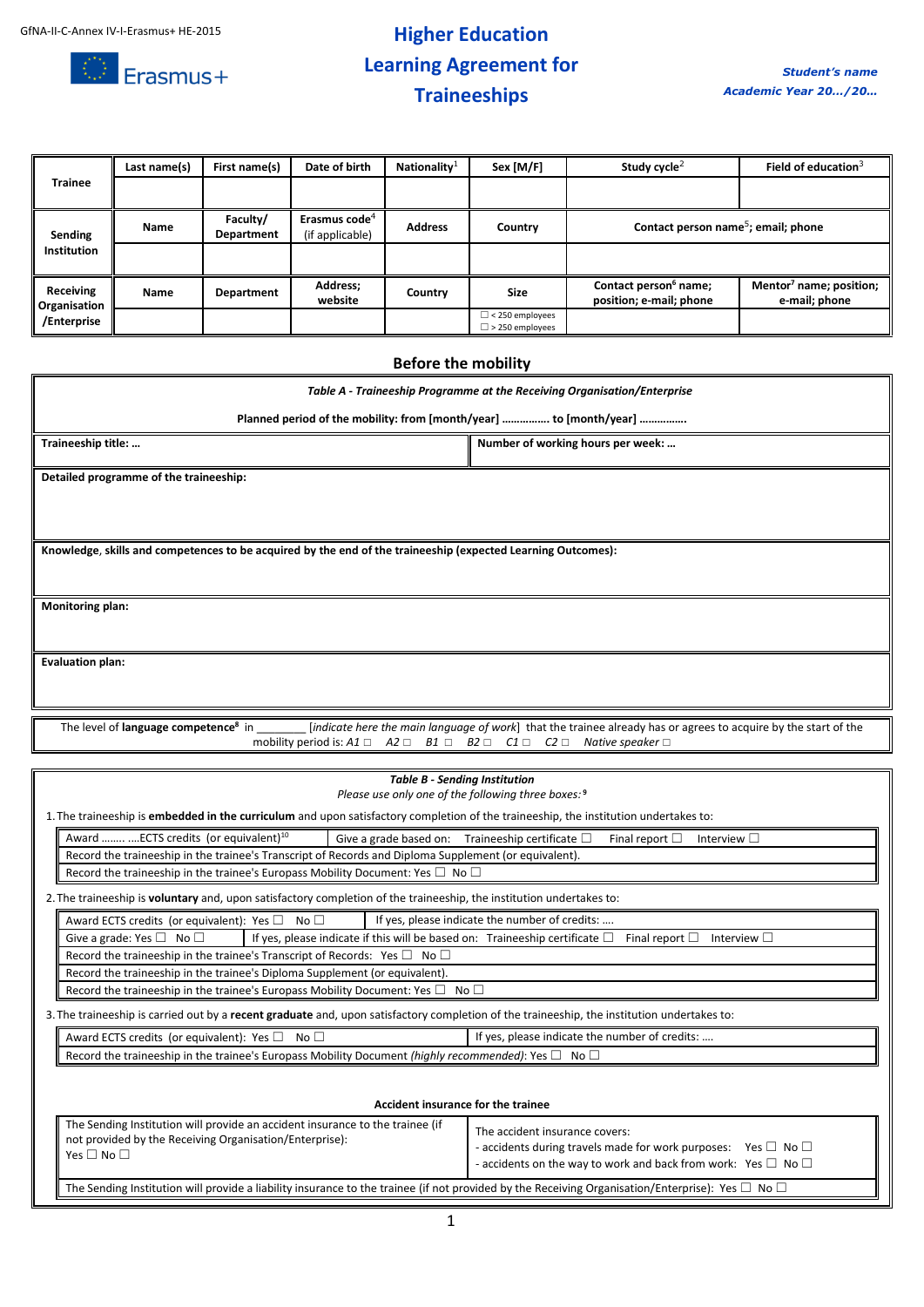

# **Higher Education Learning Agreement for Traineeships**

| <b>Table C - Receiving Organisation/Enterprise</b>                                                                                                                                                                                                                                                                                                                                                                                                                                                                                                                                                                                                                                                                                                          |                                                                                                                                       |       |                 |      |           |
|-------------------------------------------------------------------------------------------------------------------------------------------------------------------------------------------------------------------------------------------------------------------------------------------------------------------------------------------------------------------------------------------------------------------------------------------------------------------------------------------------------------------------------------------------------------------------------------------------------------------------------------------------------------------------------------------------------------------------------------------------------------|---------------------------------------------------------------------------------------------------------------------------------------|-------|-----------------|------|-----------|
|                                                                                                                                                                                                                                                                                                                                                                                                                                                                                                                                                                                                                                                                                                                                                             |                                                                                                                                       |       |                 |      |           |
| If yes, amount (EUR/month):<br>The Receiving Organisation/Enterprise will provide financial support to the trainee for the traineeship: Yes $\Box$ No $\Box$                                                                                                                                                                                                                                                                                                                                                                                                                                                                                                                                                                                                |                                                                                                                                       |       |                 |      |           |
| The Receiving Organisation/Enterprise will provide a contribution in kind to the trainee for the traineeship: Yes $\Box$ No $\Box$<br>If yes, please specify:                                                                                                                                                                                                                                                                                                                                                                                                                                                                                                                                                                                               |                                                                                                                                       |       |                 |      |           |
| The Receiving Organisation/Enterprise will provide an accident insurance to the trainee<br>The accident insurance covers:<br>(if not provided by the Sending Institution): Yes $\Box$ No $\Box$<br>- accidents during travels made for work purposes: Yes $\square$ No $\square$<br>- accidents on the way to work and back from work: Yes $\square$ No $\square$                                                                                                                                                                                                                                                                                                                                                                                           |                                                                                                                                       |       |                 |      |           |
| Yes $\Box$ No $\Box$                                                                                                                                                                                                                                                                                                                                                                                                                                                                                                                                                                                                                                                                                                                                        | The Receiving Organisation/Enterprise will provide a liability insurance to the trainee (if not provided by the Sending Institution): |       |                 |      |           |
|                                                                                                                                                                                                                                                                                                                                                                                                                                                                                                                                                                                                                                                                                                                                                             | The Receiving Organisation/Enterprise will provide appropriate support and equipment to the trainee.                                  |       |                 |      |           |
| Upon completion of the traineeship, the Organisation/Enterprise undertakes to issue a Traineeship Certificate within 5 weeks after the end of the traineeship.                                                                                                                                                                                                                                                                                                                                                                                                                                                                                                                                                                                              |                                                                                                                                       |       |                 |      |           |
|                                                                                                                                                                                                                                                                                                                                                                                                                                                                                                                                                                                                                                                                                                                                                             |                                                                                                                                       |       |                 |      |           |
| By signing this document, the trainee, the Sending Institution and the Receiving Organisation/Enterprise confirm that they approve the Learning Agreement and that<br>they will comply with all the arrangements agreed by all parties. The trainee and Receiving Organisation/Enterprise will communicate to the Sending Institution any<br>problem or changes regarding the traineeship period. The Sending Institution and the trainee should also commit to what is set out in the Erasmus+ grant agreement.<br>The institution undertakes to respect all the principles of the Erasmus Charter for Higher Education relating to traineeships (or the principles agreed in the partnership<br>agreement for institutions located in Partner Countries). |                                                                                                                                       |       |                 |      |           |
| Commitment                                                                                                                                                                                                                                                                                                                                                                                                                                                                                                                                                                                                                                                                                                                                                  | Name                                                                                                                                  | Email | <b>Position</b> | Date | Signature |
| <b>Trainee</b>                                                                                                                                                                                                                                                                                                                                                                                                                                                                                                                                                                                                                                                                                                                                              |                                                                                                                                       |       | <b>Trainee</b>  |      |           |
| Responsible person <sup>11</sup> at the Sending Institution                                                                                                                                                                                                                                                                                                                                                                                                                                                                                                                                                                                                                                                                                                 |                                                                                                                                       |       |                 |      |           |
| Supervisor <sup>12</sup> at the Receiving Organisation                                                                                                                                                                                                                                                                                                                                                                                                                                                                                                                                                                                                                                                                                                      |                                                                                                                                       |       |                 |      |           |
|                                                                                                                                                                                                                                                                                                                                                                                                                                                                                                                                                                                                                                                                                                                                                             |                                                                                                                                       |       |                 |      |           |

### **During the Mobility**

| Table A2 - Exceptional Changes to the Traineeship Programme at the Receiving Organisation/Enterprise                                                 |                                   |  |  |  |
|------------------------------------------------------------------------------------------------------------------------------------------------------|-----------------------------------|--|--|--|
| (to be approved by e-mail or signature by the student, the responsible person in the Sending Institution and the responsible person in the Receiving |                                   |  |  |  |
| Organisation/Enterprise)                                                                                                                             |                                   |  |  |  |
| Planned period of the mobility: from [month/year]  till [month/year]                                                                                 |                                   |  |  |  |
| Traineeship title:                                                                                                                                   | Number of working hours per week: |  |  |  |
| Detailed programme of the traineeship period:                                                                                                        |                                   |  |  |  |
|                                                                                                                                                      |                                   |  |  |  |
|                                                                                                                                                      |                                   |  |  |  |
| Knowledge, skills and competences to be acquired by the end of the traineeship (expected Learning Outcomes):                                         |                                   |  |  |  |
|                                                                                                                                                      |                                   |  |  |  |
| <b>Monitoring plan:</b>                                                                                                                              |                                   |  |  |  |
|                                                                                                                                                      |                                   |  |  |  |
|                                                                                                                                                      |                                   |  |  |  |
| <b>Evaluation plan:</b>                                                                                                                              |                                   |  |  |  |
|                                                                                                                                                      |                                   |  |  |  |
|                                                                                                                                                      |                                   |  |  |  |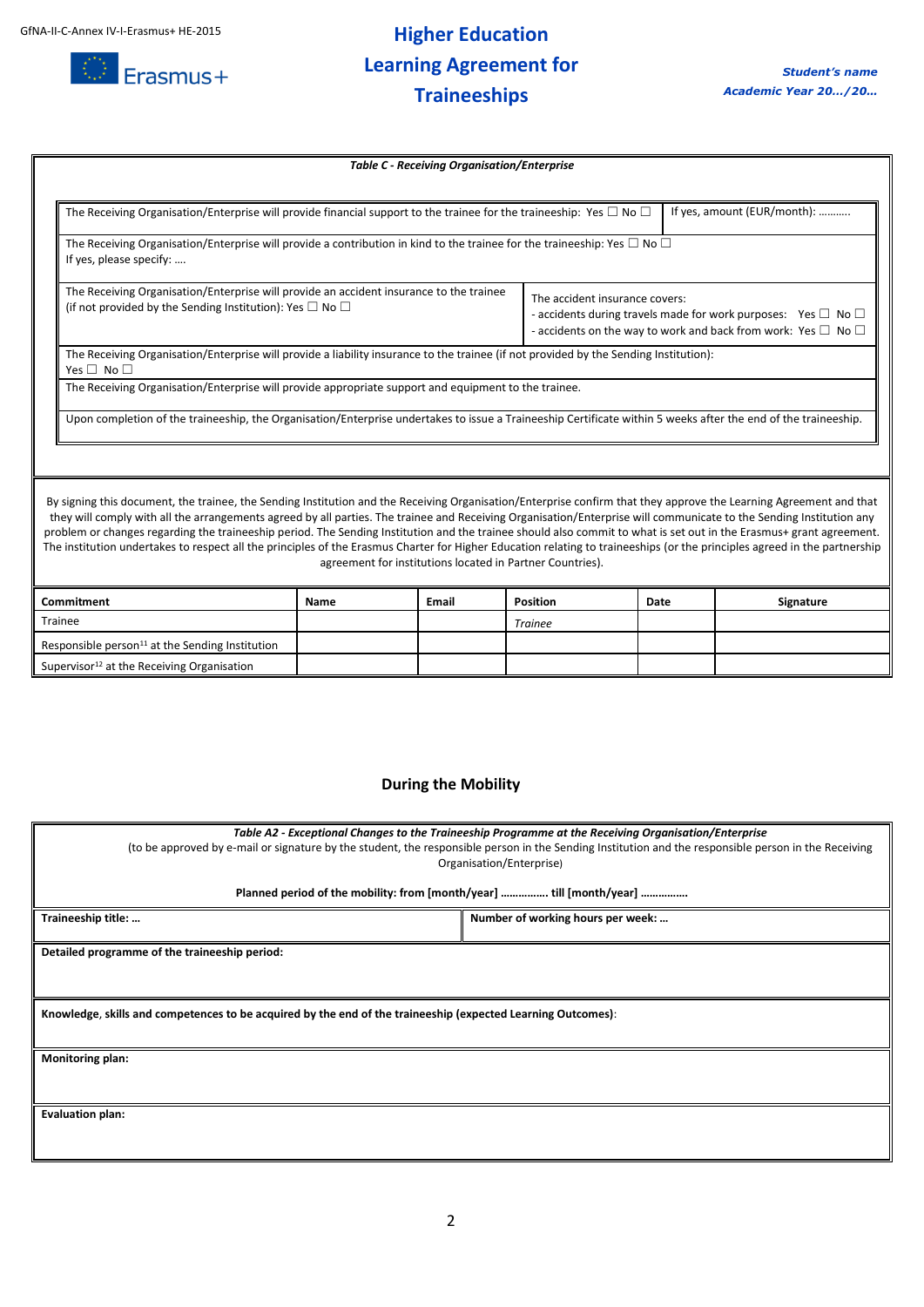

## **Higher Education Learning Agreement for Traineeships**

**After the Mobility**

*Table D - Traineeship Certificate by the Receiving Organisation/Enterprise* **Name of the trainee: Name of the Receiving Organisation/Enterprise: Sector of the Receiving Organisation/Enterprise: Address of the Receiving Organisation/Enterprise** [street, city, country, phone, e-mail address]**, website: Start date and end date of traineeship: from [day/month/year] …………………. to [day/month/year] ……………….. Traineeship title: Detailed programme of the traineeship period including tasks carried out by the trainee: Knowledge, skills (intellectual and practical) and competences acquired (achieved Learning Outcomes): Evaluation of the trainee: Date: Name and signature of the Supervisor at the Receiving Organisation/Enterprise:**